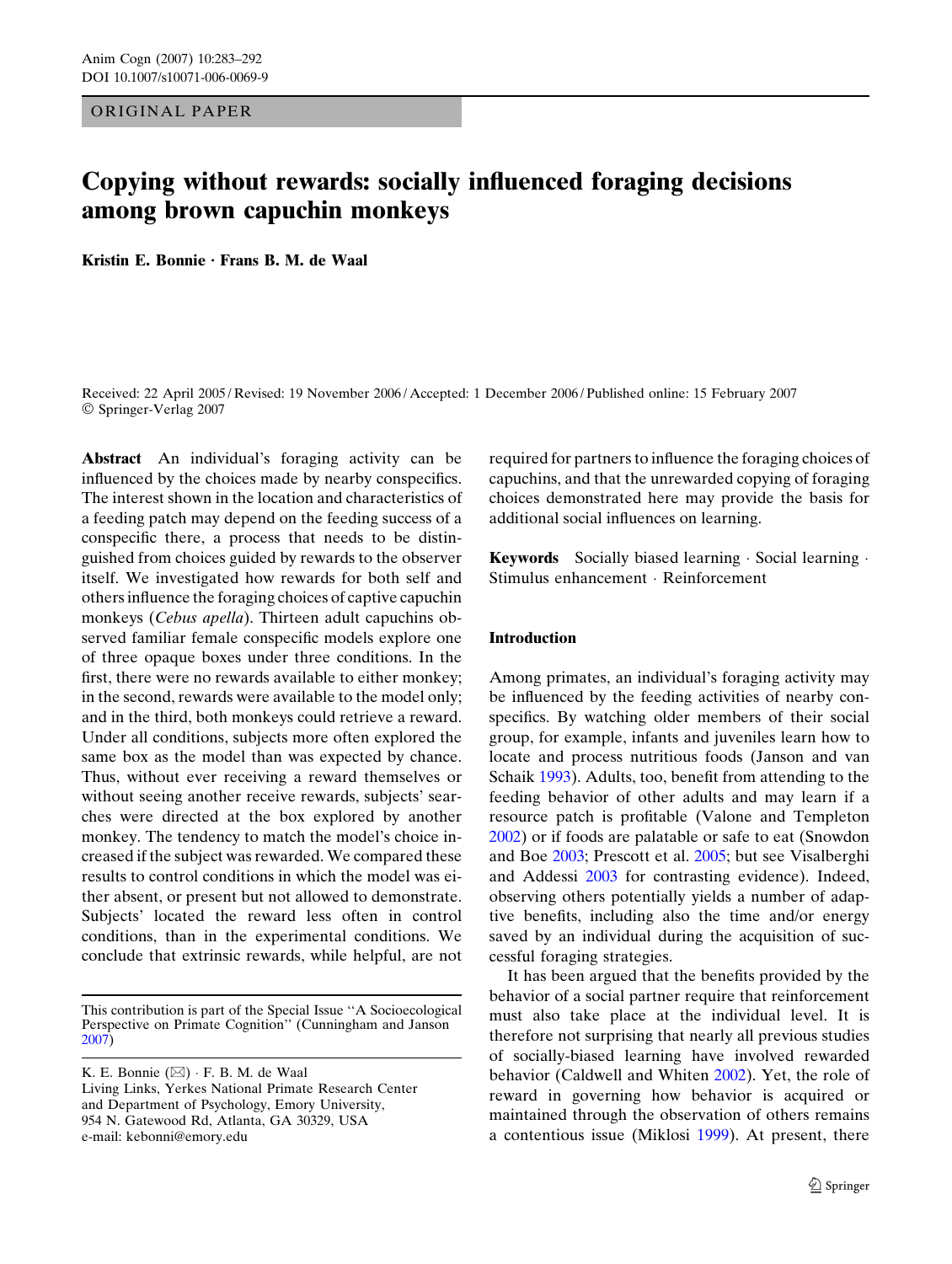has been no focused effort to tease apart the various possibilities of how rewards affect the behaviors of observers in a social context. This may be due in part to the heavy focus of research on imitation and other complex learning mechanisms. But such complex copying is not required for observable changes to occur. Conspecifics also influence each other's foraging decisions by enhancing the relevance of objects (stimulus enhancement) or locations (local enhancement) in the environment (Nicol [1995;](#page-8-0) Fragaszy and Visalberghi [2001;](#page-8-0) Fragaszy and Visalberghi [2004\)](#page-8-0). It is at this level of influence that our study is focused.

Observation of a conspecific successfully acquiring a reward may enhance the attention given to a modeled behavior or reward acquisition may act as a discriminating cue among aspects of the environment (Palameta and Lefebvre [1985\)](#page-8-0). This theory, which we will call the Vicarious Reinforcement Model (VRM) suggests that the reward gained by a model acts as a motivational primer, i.e., an overt cue to the observer that the model's behavior is successful (Bandura [1977;](#page-8-0) Miklosi [1999\)](#page-8-0). For example, individuals acquired a simple discrimination task only after having seen a conspecific obtain a reward from the same location on an earlier trial (Darby and Riopelle [1959](#page-8-0), Macaca mulatta; Palameta and Lefebvre [1985,](#page-8-0) Columbia livia; Akins and Zentall [1998,](#page-8-0) Coturnix japonica).

In contrast to VRM, reinforcement-oriented theories predict that behaviors arise from social interactions only in concert with individual experience, in which successful trials are rewarded and other trials are not (Heyes et al. [1993](#page-8-0)). In other words, a socially acquired behavior must be effective, relative to other behavioral variants, in producing rewards for the observer; if not, the behavior will not be maintained (Galef [1992\)](#page-8-0). This hypothesis, which we will call the Reinforced Observational Learning Model (ROLM), treats learning in a social context as a special case of individual learning, i.e., postulates the same dependence on extrinsic reinforcement that is part of operant conditioning paradigms of individual learning. ROLM acknowledges that social partners may affect the initial acquisition of a novel behavior, but predicts that in the absence of positive reinforcement for the observer, a recently acquired behavior would either extinguish or be replaced by an alternative method. For example, budgerigars (Melopsittacus undulatus) copied the method (using beak or feet) of a conspecific demonstrator to remove a cover from a small container with food, but only on the first two trials after observation (Galef et al. [1986\)](#page-8-0). On subsequent trials, subjects no longer showed a preference for the demonstrated method over equally successful alternatives.

Alternatively, social influences on behavior may not depend on the acquisition of rewards by either models or observers, but rest on affiliative motivations (Bonnie and de Waal [2006;](#page-8-0) Matsuzawa et al. [2001\)](#page-8-0). This idea, which de Waal ([2001\)](#page-9-0) formulated as the *Bonding- and* Identification-based Observational Learning (BIOL) model stresses the intrinsically rewarding quality of acting like others, especially those close to the subject, with whom the subject "identifies" (cf. de Waal [1998,](#page-9-0) [2007](#page-9-0)). The same idea underlies Matsuzawa et al.'s ([2001\)](#page-8-0) education by master-apprenticeship in which individuals observe specific related individuals (e.g., a juvenile's mother) for long periods before themselves attempting the modeled behavior. Young chimpanzees, for example, spend up to 5 years observing others and making unsuccessful attempts at cracking nuts without ever obtaining a reward (Inoue-Nakamura and Matsuzawa [1997;](#page-8-0) Matsuzawa et al. [2001](#page-8-0)), and a recent experiment suggests that chimpanzees ''conform'' to a tool-technique established in their group despite knowing an alternative technique capable of yielding equal rewards (Whiten et al. [2005](#page-9-0)). If social relations are important to social learning, this calls for experimental designs involving conspecific models rather than human models. Experiments using the latter cross-species arrangement have had mixed success (e.g., Bjorklund and Bering [2003](#page-8-0); Nagell et al. [1993\)](#page-8-0), and suffer from an obvious lack of ecological validity (de Waal [2001\)](#page-9-0).

Social affiliations between model and observer are particularly important, since the opportunity to be near and observe others increases social learning opportunities (van Schaik [2003](#page-8-0); van Schaik et al. [2003;](#page-8-0) Coussi-Korbel and Fragaszy [1995](#page-8-0)). Capuchin monkeys (Cebus spp.) are large-brained New World primates the groups of which are characterized by complex social relationships involving a remarkable degree of tolerance among unrelated individuals (de Waal [1997;](#page-9-0) de Waal and Berger [2000](#page-9-0)) within a loose dominance hierarchy, and provide a good model to address questions relating to social influences on behavior. Yet across a variety of contexts, the evidence for any social learning among brown capuchins has been mixed (Adams-Curtis and Fragaszy [1995;](#page-8-0) Custance et al. [1999;](#page-8-0) Ottoni and Mannu [2001](#page-8-0); Visalberghi and Addessi [2001](#page-9-0), [2003](#page-9-0); Brosnan and de Waal [2004;](#page-8-0) Ottoni et al. [2005](#page-8-0)), which support the argument that perhaps capuchins are mainly being biased by the behavior of conspecifics, rather than specifically learning from them (Fragaszy and Visalberghi [2004\)](#page-8-0).

The theoretical considerations and experimental evidence provided above lead to distinct predictions about the role that reinforcement plays on the choices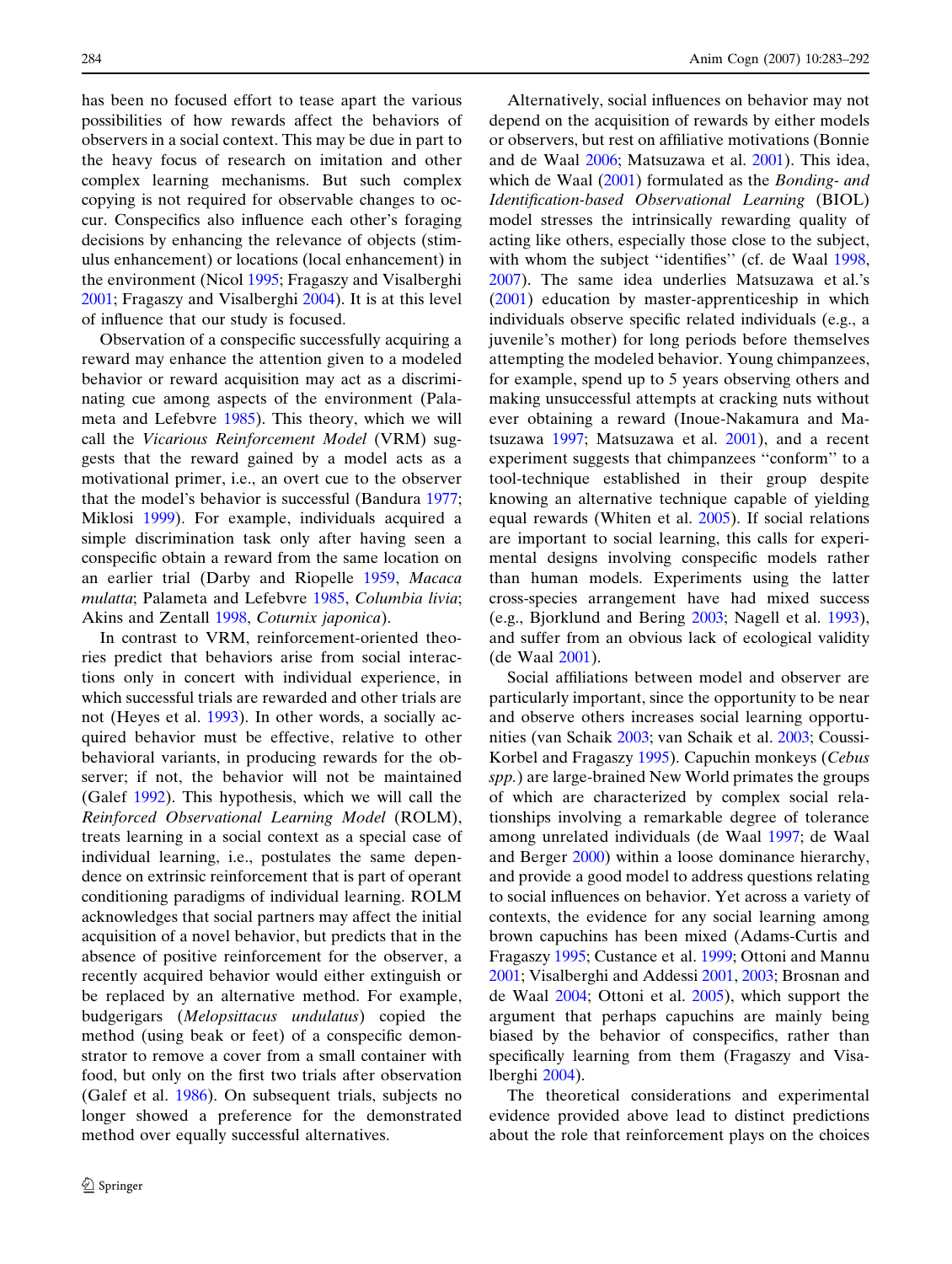made by captive capuchin monkeys in a foraging context. This experiment is designed as an exploratory study towards distinguishing between the different models. To do so we designed a simple task in which the rewards available to both models and observers varied systematically across conditions, such that rewards were available to neither, one, or both monkeys at different times during the study.

### Methods

#### Subjects

Subjects included 18 (6 male and 12 female) adult brown capuchin monkeys (Cebus apella). Five females were pregnant and/or carrying a dependent offspring at some point during testing. The monkeys have lived in two social groups of 15 individuals each at the Yerkes National Primate Research Center, Atlanta, GA since 1991. The groups are housed separately in indoor/ outdoor compounds measuring a total of  $25 \text{ m}^2$  and  $31 \text{ m}^2$  respectively. Purina High Protein Monkey Chow and water were available ad libitum, with fresh food trays containing fruit, vegetables, bread and protein solution provided each afternoon. Subjects were never food or water deprived.

Prior to testing, subjects and their dependent offspring were removed from the social group and transferred to a mobile test chamber (144 cm  $\times$  60 cm  $\times$ 60 cm) with which the monkeys were familiar from previous experimental work (Brosnan and de Waal [2004;](#page-8-0) de Waal [2000](#page-9-0)). While in the test chamber, subjects had limited vocal, but no visual or tactile contact with the remaining members of their group. The test chamber was divided into two 72 cm  $\times$  60 cm  $\times$  60 cm sections, each occupied by only one monkey, and separated by a mesh partition which allowed visual contact, but prevented subjects from gaining access to the other's space. Monkeys could reach through the mesh front of the test chamber to access any materials placed in front of them. Following testing, subjects were returned to the social group.

### Materials

The apparatus included a set of small wooden boxes (10 cm wide  $\times$  5.5 cm high  $\times$  6 cm deep), with hinged lids that could be easily opened by the monkeys. The boxes were painted using non-toxic spray paint such that each was distinctive in coloration and pattern (e.g., blue with white vertical stripes, black with yellow dots). For each condition, a unique set of seven boxes was created. Of these, three were designated as ''target'' boxes, in which a reward may be placed, and four were designated as ''foils'', and were always empty. Subjects were always presented with three boxes (1 target and 2 foils), spaced 6 cm apart and secured with a bolt and pin to a metal tray (51.5 cm wide  $\times$  6.4 cm high  $\times$  36 cm deep). The boxes could be opened, but not moved or removed by the monkeys. Between trials, however, the boxes could be quickly repositioned and interchanged by the experimenter.

Fruit Loops, a sugary cereal and highly preferred food (Brosnan and de Waal [2003\)](#page-8-0), was the reward for respective trials. Because the odor of the cereal may have served as a cue as to which box contained a reward, a negligible amount (i.e., not enough for subjects to eat) of cereal dust was sprinkled into each box prior to each testing session.

All sessions were recorded by a Cannon GL1 digital video camera. Data were collected off videotapes by the experimenter and an independent coder.

#### Procedure

#### Model training

Six female monkeys (three from each social group) were designated as models at the start of the study. Models were never used as subjects, and vice versa. For each condition, each model was randomly assigned a different ''target'' box such that no two models from the same social group were trained to open the same box. Models were trained individually to search for and retrieve a food reward from only the target box to which she had been assigned. Training involved repeated presentations of the target box containing a reward in combination with two additional ''foils'' of varying patterns. The position of the target box was counterbalanced across trials, such that it was presented in each of the three positions with equal frequency. Training sessions continued until the model chose only the target box on 15 consecutive trials within a single session. To ensure that the models would continue to search the target box in the absence of reward (as required by the neither rewarded condition described below), a series of variable reward sessions, in which rewarded trials were randomly interspersed with between one and ten unrewarded trials, were conducted. This variable reward procedure is know to produce the highest rate of responding in traditional operant conditioning tasks (Skinner [1950\)](#page-8-0). Training continued until each model chose only the target box on ten consecutive trials in two consecutive training sessions.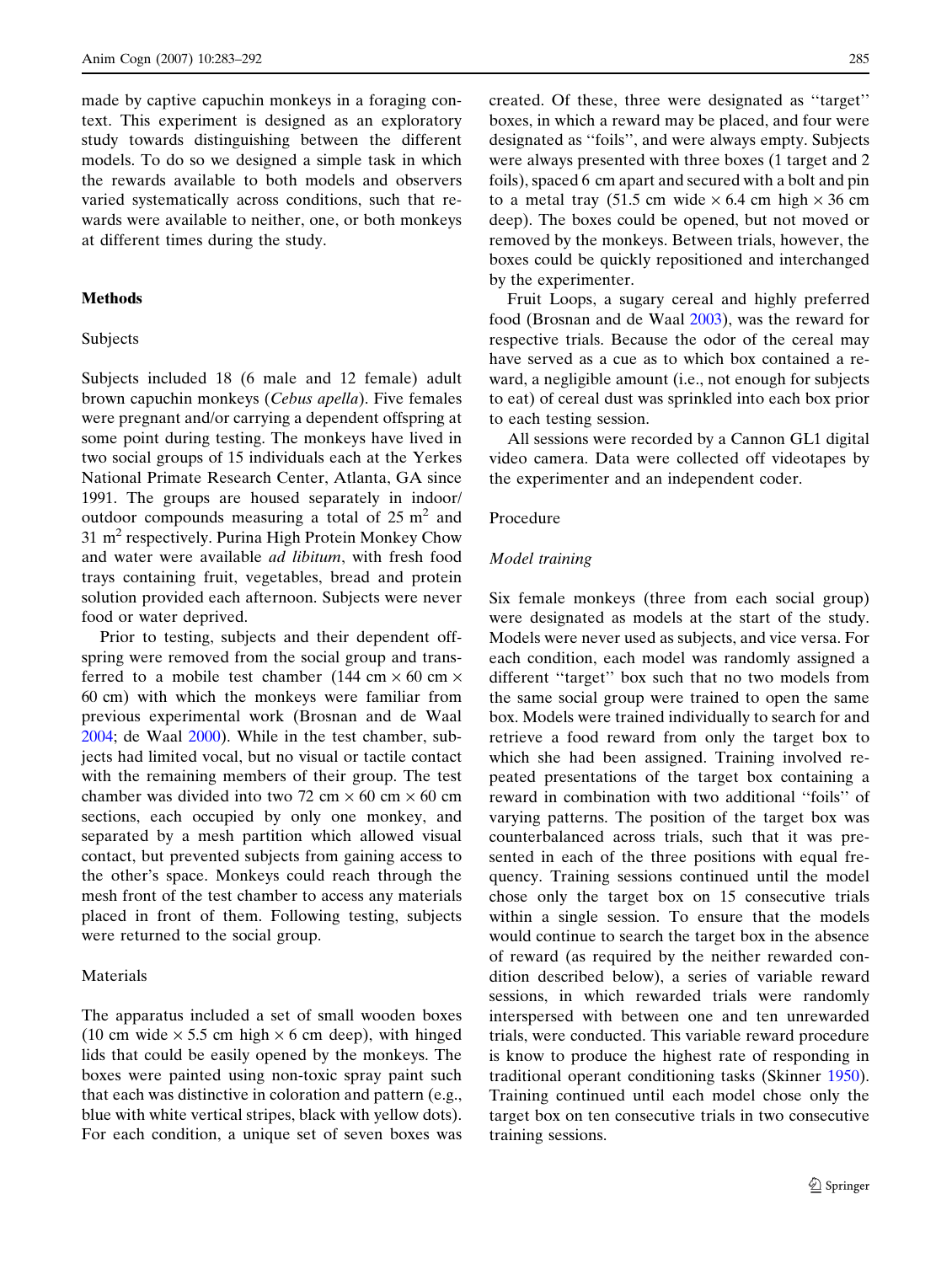Despite extensive training one model failed to learn the task, and was therefore dropped from the study. In order to maintain a reasonable subject sample size, an additional monkey was not trained as a model. As a result, five subjects observed two models, and eight subjects observed three models.

#### Experimental tests

There were three experimental conditions, across which the rewards available to the model and subject varied: (1) neither the model nor the subject were rewarded at any time during testing (neither rewarded –  $NR$ ), (2) only the model could be rewarded for correctly opening the box she was trained to explore, while the subject could not obtain a reward on any trial (model rewarded  $- MR$ ), and (3) both model and subject were rewarded for exploring the target box (both rewarded  $-BR$ ).

All subjects proceeded through each of the experimental conditions in order (NR, then MR, and finally BR), and completed each condition before moving on to the next. This within-subjects design was implemented to ensure that no rewards were associated with the apparatus in anyway prior to the NR condition. Within a condition, each subject observed separately two or three models from the subject's own social group for three consecutive sessions and then paired with the next model and so on. To account for effects of this repeated measures design, the order in which subjects were paired with models was randomized across subjects, and the model sequence for each subject was counterbalanced between conditions. Potential carryover effects among sessions or models observed are addressed statistically in the results.

Subjects completed only one session per day. Each session consisted of 12 alternating trials during which the subject first observed a model explore one of the three boxes (average latency to open  $\langle 2 \rangle$  s). Next, the subject was presented with the same boxes, but randomly rearranged. In each trial, the apparatus was presented to the model, and then, following a 15 s inter-trial interval during which the boxes were repositioned by the experimenter, the apparatus was presented to the subject. Subjects could manipulate only one box per trial. If no choice was made within 15 s, or after a single box was manipulated, the apparatus was withdrawn. Under all experimental conditions, boxes were baited and repositioned out of view of both monkeys, and box positions were counterbalanced across each session such that within a session the target box was located in each of the three possible positions (left, center and right) with equal frequency.

For consistency, we analyzed data from only the first two models observed by all subjects. It should be noted that this did not alter the outcome of the study: whether conditions were compared using the two-model data (as done here) or including all three models for subjects exposed to these, did not alter any of the conclusions reported below. As a result, in each of the three reward conditions, the data presented and analyzed represent 6 total sessions- 3 sessions with each of two different models. In total per subject, the data include 36 trials with each model, for a total of 72 trials per condition.

## Second model rewarded condition

To test specific predictions about long-term effects of rewards on subjects' behaviors, the model rewarded (MR) condition was repeated after the third individual learning session. That is, we were interested in whether or not subjects' performance would decrease when rewards were no longer available to themselves. If the success of subjects resulted only from experience with the testing paradigm, absence of reward should have no effect on subjects' performance. Accordingly, a new set of boxes was created, models retrained, and subjects were paired with models in an order identical to the original MR condition.

#### Rewarded controls

We also investigated how efficiently subjects would learn to associate a specific box with a reward without the benefit of a model. Subjects were first tested in the 'individual control' (with no other monkey present), and later in the presence of the same partner normally serving as model (but this time without an opportunity to actually model behavior; 'partner control'), a situation more comparable to the experimental conditions. Each session consisted of 12 trials in which a target box was baited with a reward and presented to the subject in combination with 2 (of 4 available) foil boxes, which did not contain a reward. As with experimental tests, the subject had a maximum of 15 s to explore and obtain a reward from only one of the three boxes.

A total of six control sessions were conducted. In the individual control (sessions 1–3), all 13 subjects were tested without a partner at the conclusion of each experimental condition (the first after the neither rewarded (NR) condition, the second after the model rewarded (MR) condition, and the third after the both rewarded (BR) condition). The same boxes were used in all three sessions. In order to address the confound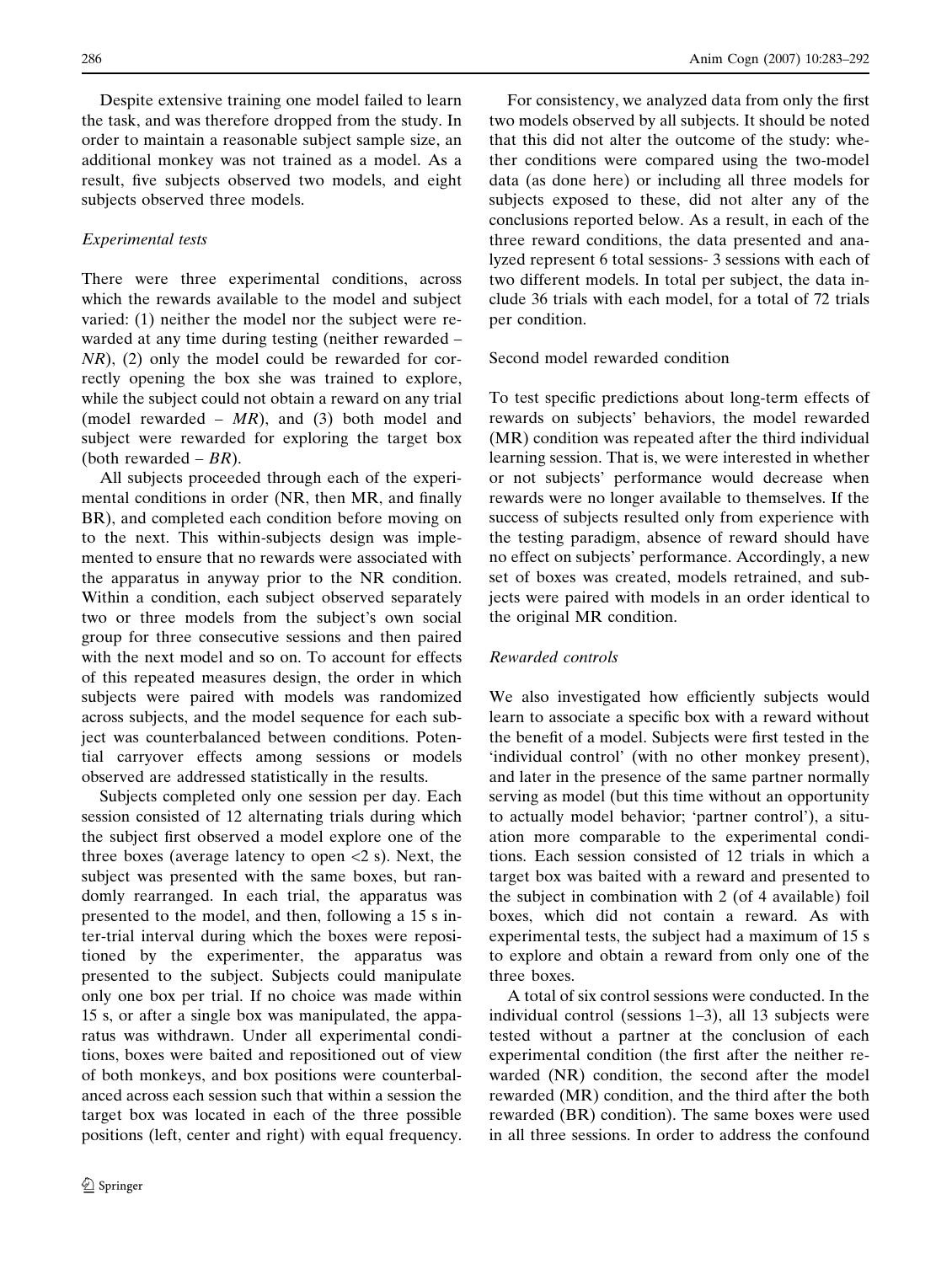that in the above controls no partner was present, we conducted three partner control sessions 24 months after the experimental series, using all subjects  $(n = 6)$ still available at that time. Subjects (three male and three female) were tested with a partner in the adjacent section of the test chamber. A novel set of boxes were used in each session.

These two sets of controls differ in two ways. The individual control was conducted without a partner and reused the same boxes across three sessions, which means that learning is expected across the series in the same way as across the BR series of experiments (the only condition in which subjects received rewards). The partner control was conducted in the presence of a partner, but now with new boxes in each session, so that no learning across the three sessions is expected. As a result, we pooled the data for all three sessions, and compared this to the pooled data from the first exposure of boxes in the experimental series in which subjects were rewarded, i.e., the first BR session.

### Unrewarded control

It is possible that subjects were using an alternative strategy, one that has nothing to do with social influences, to direct their choice. In each of the previously described conditions, the target box (i.e., the box that models had learned to open or, in individual learning sessions, the box that contained a reward) was presented to subjects on every trial, whereas the four foil boxes alternated across trials, hence were presented less frequently than the target box. As a result, subjects may have not have attended to the behavior of the model, but instead may have directed their choice towards the box that appeared most often.

To test this alternative explanation, an unrewarded control session (of 36 trials) was run approximately 18 months after the experimental tests with the six subjects still available at the time of testing. A new set of boxes was created, and included one target and four foils, of which none could contain a reward. Although no model was present, control trials were otherwise identical to experimental trials, such that the apparatus was first positioned for 15 s in front of the area in which otherwise a model would be. The boxes were then rearranged, and presented to the subjects. Subjects had up to 15 s to make a choice, after which the boxes were withdrawn and arranged for the next trial. In this way, subjects were exposed to the boxes for an equivalent amount of time as in experimental conditions, with the only difference being that no model was present to make a choice among them.

#### Measures

The primary dependent variable was the number of trials in which the subject matched the choice of the model, and in individual learning sessions the number of trials in which a reward was retrieved or target box chosen, expressed as a percentage of total responses made by the subject in each session. Trials in which a subject did not make a choice were not counted, and as a result, the number of responses made in a session could range from 0 to 12. In addition, for each trial, the positions of the boxes and the location (left, center or right) of the box chosen by the models and subjects were also recorded.

## **Results**

The data for each social group were initially analyzed with an analysis of variance (ANOVA), with a crossover design. This crossover analysis allowed us to rule out effects due to the identity of a model (i.e., 'A' and 'B') or the order in which each model was observed (e.g., 'A' then 'B' versus 'B' then 'A'). Although some subjects copied the choice made by the model more in the third session with each model, we found no evidence to support the hypothesis that repeated testing within a condition was a significant factor in our results. With respect to model order or identity, no significant findings were obtained.

Since we observed no systematic differences between the two social groups, and no differences when the data for the third model was excluded, data for all 13 subjects were combined into a repeated-measures ANOVA that included two within-subjects variables (the three reward conditions and three test sessions per condition) and two between-subjects variables (the two social groups and two sexes). The results confirmed that the groups did not differ statistically from one another  $(F_{1,9} = 2.09, P = 0.183)$ .

There was a significant main effect of reward condition  $(F_{2,36} = 28.14, P < 0.001)$ , and within-subjects contrasts revealed that subjects matched the model's choice more often when both individuals were rewarded, the both rewarded (BR) condition  $(M = 70.8\%, SD = 14.6\%)$  than in the neither reward  $(NR)$  condition  $(M = 44.6\%, SD = 12.5\%)$  or model rewarded condition  $(M = 46.1\%, SD = 13.7\%),$ whereas the latter two conditions did not differ significantly from one another. An interaction between reward and session was also found  $(F_{4,36} = 12.66,$  $P < 0.001$  $P < 0.001$ ). As can be seen in Fig. 1, this interaction reflects the BR condition, in which subjects showed a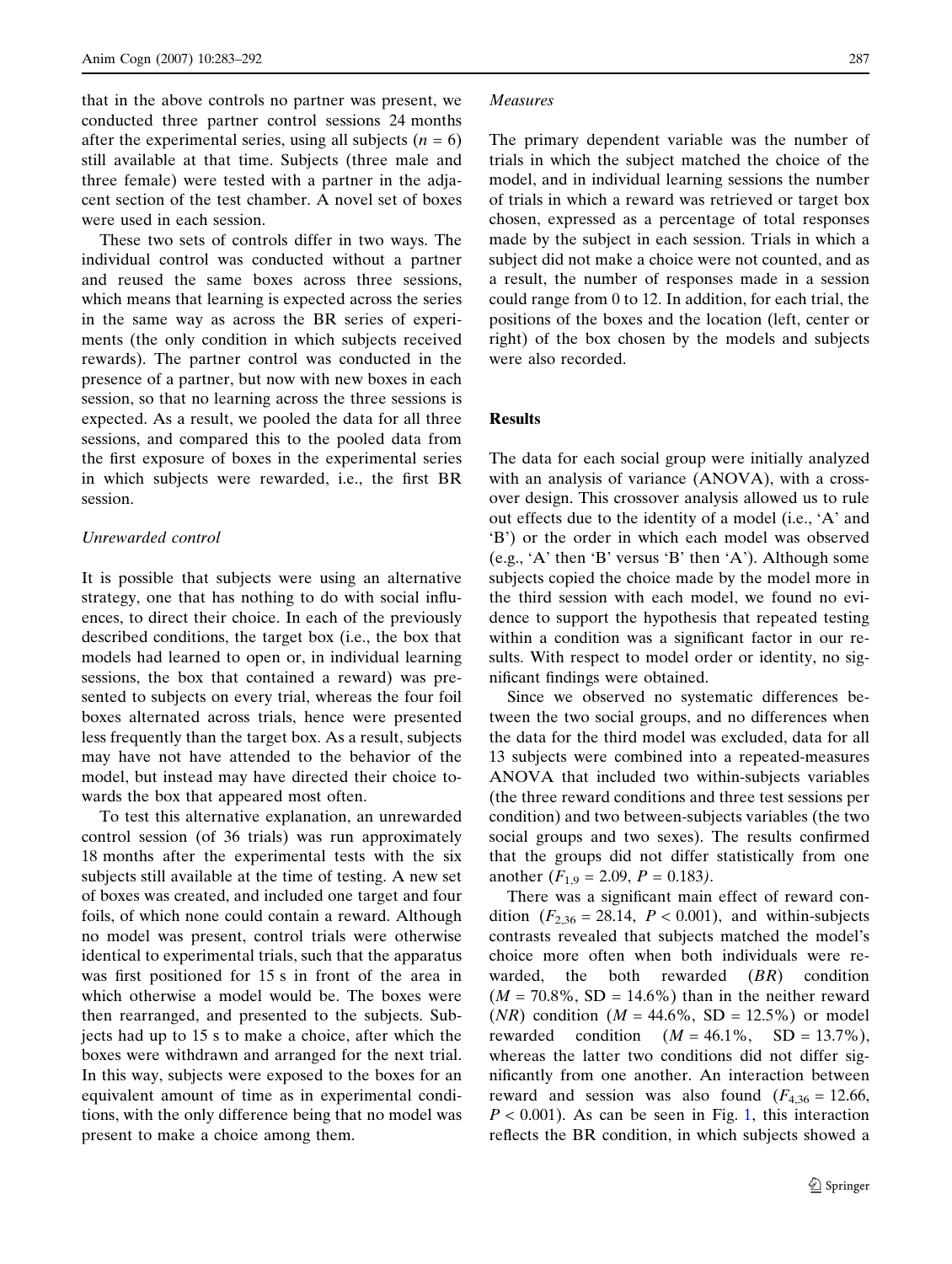<span id="page-5-0"></span>significant increase in matching from session 1 to 3  $(F_{2,36} = 18.59, P < 0.001).$ 

We found a significant sex by reward interaction  $(F_{2,36} = 5.59, P = 0.01)$ . In the BR condition, females  $(M = 78.5\%, SD = 7.5\%)$  matched the choice made by the model on significantly more trials than males  $(M = 61.8\%, SD = 1.6\%)$ . There were no differences between males and females in any other conditions.

### Comparison to chance performance

We tested if subjects chose the same box as the model more often than expected by chance. For each session of each reward condition, the mean proportion of trials in which subjects copied the choice made by a model was compared to a test statistic of 33.3% using a twotailed one-sample  $t$  test. The results are presented in Table 1 and show that in all but one session (NR2), subjects copied the choice of the model at a level above chance.

#### Location

Our study was designed with stimulus enhancement in mind, but it was possible that capuchins chose the box presented in the same location, as opposed to the same color, as the model. To test this hypothesis, the number of trials in which subjects chose a box in the same location as the model were tallied, and compared to a test statistic of  $33.3\%$  in a one-sample t test (twotailed). There were no significant effects in any of the NR or MR sessions (NR1:  $t_{12} = -0.32$ ,  $P = 0.76$ ; NR2:  $t_{12} = 0.47$ ,  $P = 0.65$ ; NR3:  $t_{12} = -0.21$ ,  $P = 0.84$ ; MR1:  $t_{12} = -1.71, P = 0.11; MR2: t_{12} = -1.11, P = 0.30; MR3:$  $t_{12} = -1.08$ ,  $P = 0.30$ . But, in all three BR sessions

Fig. 1 Average (+SEM) proportion of trials in which subjects  $(n = 13)$  chose the same box as demonstrated by a conspecific model in three conditions: neither monkey was rewarded, only the model was rewarded, and both monkeys were rewarded. Bars represent each of three sessions per condition

Table 1 Average (+SD) proportion (expressed as a percent) of trials in which subjects copied the choice made by a model for three sessions of each reward condition

| Condition | Session | M    | <b>SD</b> | t      | P       |
|-----------|---------|------|-----------|--------|---------|
| <b>NR</b> | 1       | 42.0 | 13.4      | 2.423  | 0.032   |
|           | 2       | 44.4 | 21.5      | 1.917  | 0.079   |
|           | 3       | 47.3 | 18.3      | 2.811  | 0.016   |
| MR        | 1       | 46.6 | 15.3      | 3.208  | 0.008   |
|           | 2       | 43.9 | 16.3      | 2.421  | 0.032   |
|           | 3       | 47.9 | 19.9      | 2.685  | 0.020   |
| <b>BR</b> | 1       | 48.7 | 14.6      | 3.874  | 0.002   |
|           | 2       | 73.7 | 24.1      | 6.097  | < 0.001 |
|           | 3       | 90.0 | 10.9      | 18.768 | < 0.001 |
| 2nd MR    | 1       | 52.5 | 26.4      | 2.517  | 0.029   |
|           | 2       | 62.6 | 20.1      | 5.044  | < 0.001 |
|           | 3       | 54.7 | 20.6      | 3.584  | 0.004   |

Data on all subjects were compared to chance (33.3%) using one-sample t tests (two-tailed),  $df = 12$ ,  $\alpha = 0.05$ 

NR Neither rewarded, MR Model rewarded, BR Both rewarded

(Mean matching rate  $= 25.2, 27.2, 26.7\%$  respectively) subjects significantly less often chose the box in the same location as the model's choice (BR1:  $t_{12} = -3.08$ ,  $P = 0.01$ ; BR2:  $t_{12} = -3.94$ ,  $P = 0.002$ ; BR3:  $t_{12} = -4.19$ ,  $P = 0.001$ ). These findings are likely due to the fact that subjects found the reward in a high proportion of trials, and that the target box was rarely located in the same position for the subject as it was for the model.

# Second model rewarded condition

In the second round of testing the model rewarded (MR) condition (Fig. 1), subjects copied the model's choice in fewer trials than in the both rewarded (BR) condition. These findings were analyzed with a repeated-measures ANOVA in which reward (MR, BR,

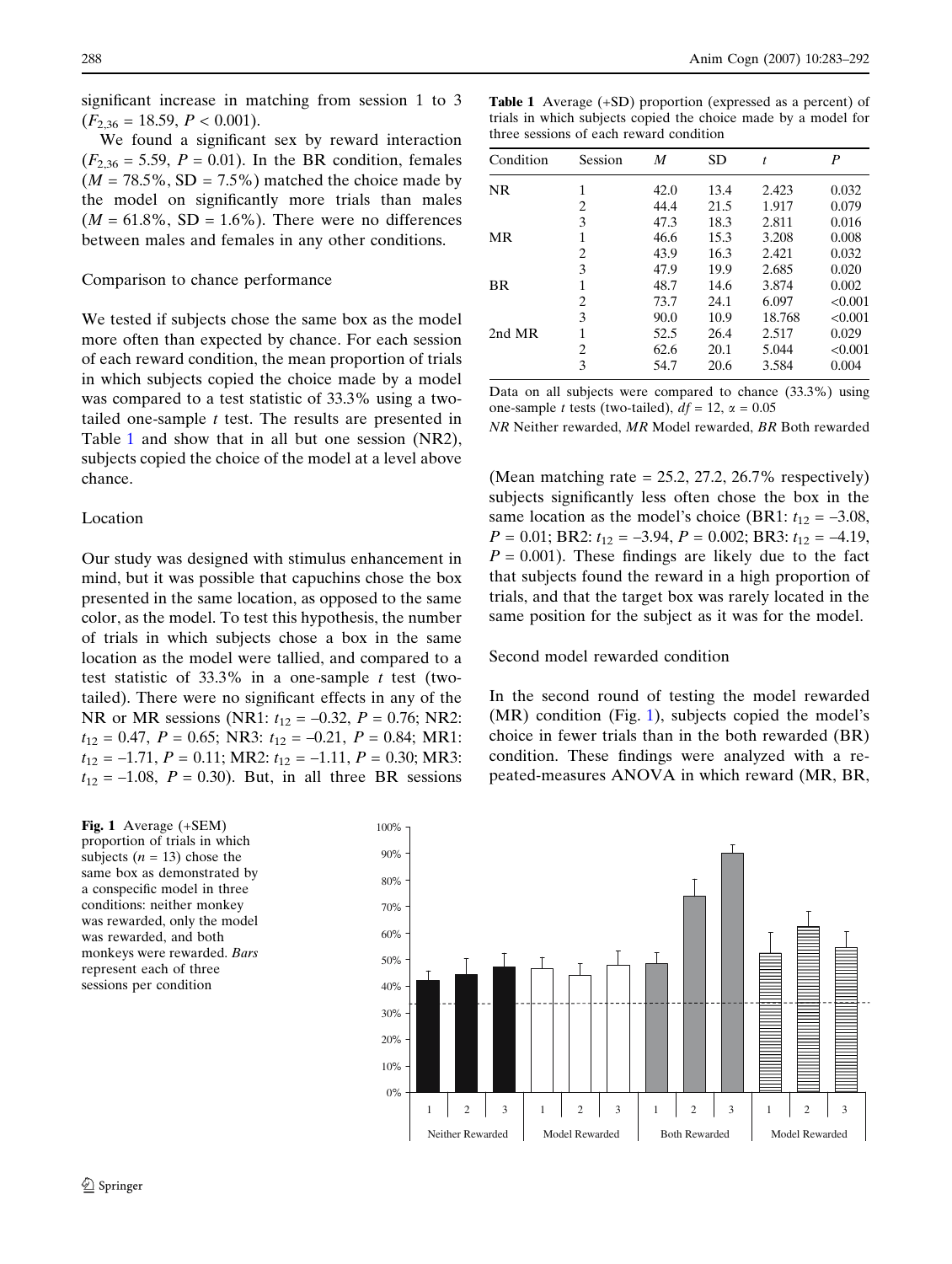and the second MR) and session were within-subjects factors. There were significant effects of reward condition ( $F_{2,22} = 11.62$ ,  $P < 0.001$ ) and session ( $F_{2,22} =$ 12.10,  $P < 0.001$ ), and a significant reward condition by session interaction ( $F_{4,44} = 11.07, P < 0.001$ ). With respect to reward, within-subjects contrasts revealed that mean matching was significantly higher in BR than second MR ( $F_{1,11} = 8.80, P = 0.01$ ). No significant differences were found between first and second round of MR testing.

#### Rewarded controls

In the individual control sessions, in which the location of a reward could be discovered without the benefit of a model, subjects showed variable success in locating a reward (Fig. 2). As expected, we found evidence of learning across the three sessions, in that subjects performed significantly above chance (33.3%) in the two later sessions, but not in session 1 (two-tailed, onesample *t* test; Session 1:  $t_{12} = 0.385$ ,  $P = 0.71$ ; Session 2:  $t_{12} = 3.11$ ,  $P = 0.01$ ; Session 3:  $t_{12} = 6.24$ ,  $P < 0.001$ ). The data were also compared to the data of the both rewarded condition with a repeated measures ANO-VA. Condition had no significant effect  $(F<sub>1,24</sub> = 4.49)$ ,  $P = 0.056$ . Yet, as can be seen in Fig. 2, in all three sessions subjects located the reward more often after observing a partner find the reward (both rewarded), than when no partner was present (individual control).

For the partner control tests, new boxes were presented in each session. Therefore, the data for the

three partner control sessions were pooled for all subjects, and compared to the findings in the first session of the both rewarded condition for the same individuals (6 of the original 13 subjects). Subjects located the reward significantly more after observing a partner than when the partner was present, but not active (Paired-sample t test:  $t_5 = 3.54$ ,  $P = 0.02$ ).

## Unrewarded control

For each subject, the number of trials in which the target box (which appeared on all trials) was chosen was recorded. In these tests, no partners were present, but target boxes and foils were alternated in the same way as in social learning trials. Subjects chose the target box on an average of  $33.1\%$  (SD =  $8.6\%$ ) of trials on which a choice was made, which did not differ significantly from chance (two-tailed one-sample  $t$  test:  $t_5 = -0.062, P = 0.47$ .

#### **Discussion**

When Galef ([1992,](#page-8-0) p. 171) claimed that ''although imitation might introduce some novel behavior into the repertoire of members of a population, through time this behavioral novelty would be maintained, modified, or extinguished depending on its effectiveness (relative to available variants) in acquiring rewards,'' he expressed the prevailing opinion that while social partners can influence the behavior of an individual,



Fig. 2 Average (+SEM) proportion of trials in which subjects located a food reward in conditions in which subjects were rewarded. Individual control sessions (IC black bars), were compared to the three sessions of the both rewarded condition (BR gray bars), and include data for 13 subjects. In IC sessions, subjects were tested in the absence of a social partner, and sessions were interspersed among social learning conditions. In

the partner control (black hatched bars), conducted 24 months after the study had been completed, subjects  $(n = 6)$  were tested in the presence of a social partner and new boxes were presented in each session. The data for three partner control sessions were pooled and compared to the performance of the same subjects in the first session of the both rewarded condition (gray hatched bars)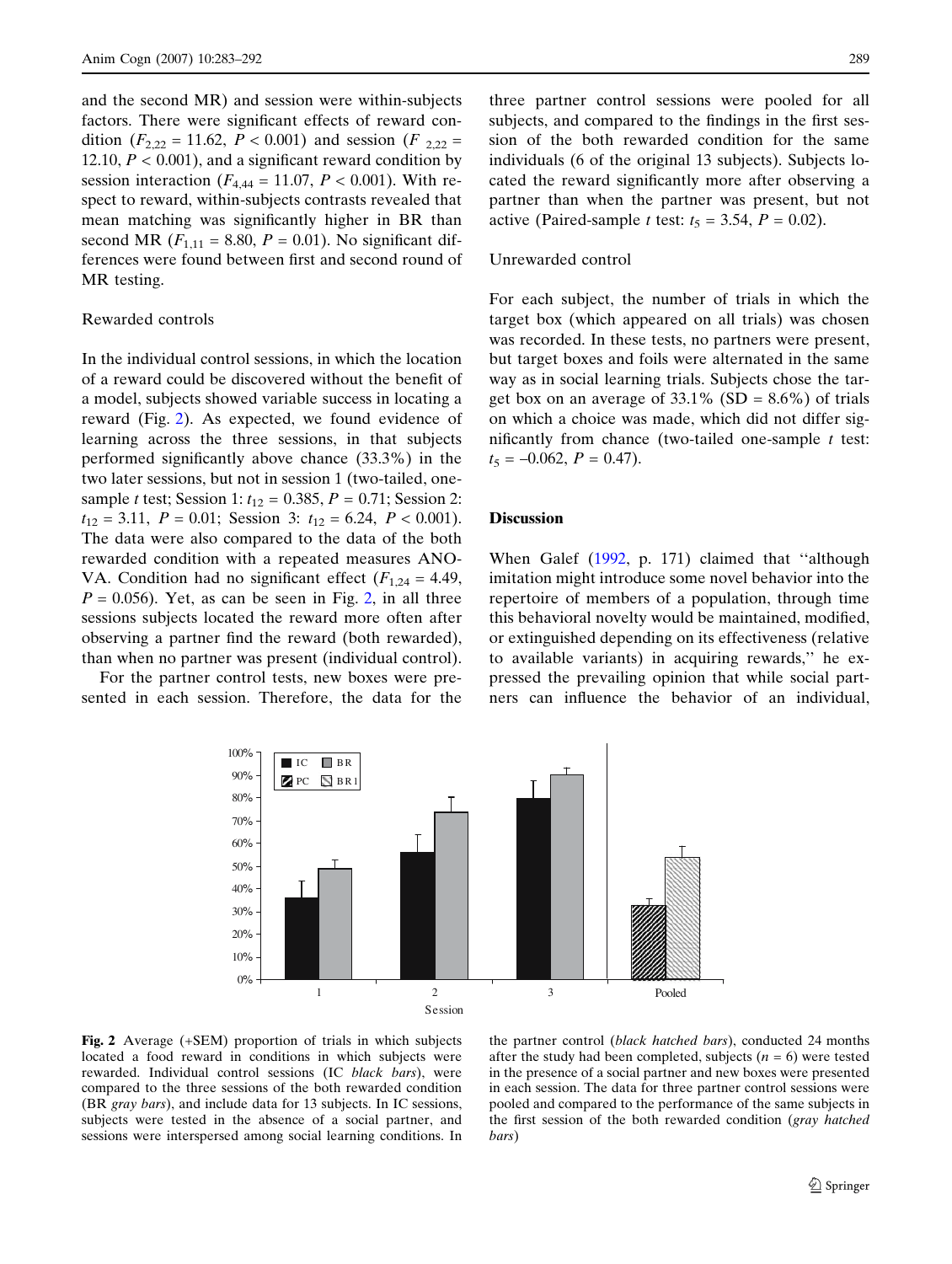learning is ultimately guided by the tangible rewards it produces. If self-reward was the only factor affecting the behavior of capuchin monkeys in this context, then subjects would show a significant preference for the target box only on trials in which a reward could be obtained (i.e., in the both rewarded condition and rewarded controls), but not in unrewarded conditions. Our data show that while self reward enhanced the bias towards a specific box, rewards alone do not offer a complete explanation for our findings. Subjects were also choosing the same box as a model on more trials than was expected by chance in the neither rewarded (NR) and model rewarded (MR) conditions, when rewards could not be obtained. In addition, we found no evidence of extinction of this bias, in that the preference shown by subjects for the modeled box persisted across the first two conditions. Overall, the predictions generated by the Reinforced Observational Learning Model (ROLM) were not entirely supported by our findings.

With respect to the predictions of Vicarious Reinforcement Model (VRM), we found that compared to the neither rewarded condition, observing a conspecific retrieve a reward in the model rewarded condition did not enhance the subjects' performance. Although rewards for the model may have enhanced the attention paid by subjects to a particular box, the addition of a reward for the model did not result in a greater bias by the subject towards the box explored by the model. Even when capuchins were rewarded for their choice, as in the BR condition and both rewarded controls, subjects located the reward more often in the presence of an active partner than when tested alone or with a passive partner. Together our findings suggest that one or more alternative factors, which have little or nothing to do with extrinsic reward, are at work.

Perhaps capuchins were copying the choice made by a familiar conspecific in a manner similar to the imitative attempts to crack nuts by young chimpanzees (Matsuzawa et al.  $2001$ ), which they do without any success in the first couple of years, hence without ever procuring a reward. These and other similar examples led to de Waal's [\(2001](#page-9-0)) Bonding-and Identificationbased Observational Learning model (BIOL) in which social relations, rather than rewards, are stressed. For example, the transmission of a grooming culture among captive chimpanzees was correlated with measures of proximity and affiliation (Bonnie and de Waal [2006\)](#page-8-0), and among wild chimpanzees daughters more reliably copy the ant-fishing technique of their mothers than do sons, perhaps reflecting the daughters' identification with their mothers (Lonsdorf et al. [2004](#page-8-0)). In the both rewarded (BR) condition of the present study,

female subjects copied the choice of another female on more trials than did males, suggesting that sex identification may have played a role here as well. However, additional analyses of the data are needed to fully address whether copying by capuchins was affected by the social relationship (e.g., kinship, age, dominance) between model and observer.

The design of this repeated measures study is not without limitations. Because all subjects went through experimental conditions in order, the results obtained from later conditions may have been confounded by subjects' experiences in prior conditions. However, for the following reasons we believe this is not the case. First, for each condition a new set of boxes was created, so that subjects needed to attend to and react to novel stimuli across conditions. If performance in one condition carried over to next, we expect linear increase across experimental conditions. However, we found no statistical difference between the neither rewarded (NR) and model rewarded (MR) conditions. Moreover, bias resulting from model's choice was apparent from the beginning - subjects chose the same box as the model at a level greater than chance in the first (NR) condition. Finally, subjects copied the choice of a model less in the second MR condition, which followed the both rewarded (BR) condition. If the rewards of the BR condition had significant long-term or carry-over effects, we would have expected to see no decrease in the second MR condition. Instead, the proportion of trials in which subjects chose the modeled box returned immediately (in the first session) to the level observed in the original MR condition.

Irrespective of reward, the actions of a conspecific likely served to draw the attention of subjects to certain stimuli, a phenomenon known as stimulus enhancement (Spence [1937](#page-9-0)), and included in sociallybiased learning (Fragaszy and Visalberghi [2001](#page-8-0), [2004\).](#page-8-0) Moreover, capuchins appeared to be attending to the more salient cue, the color as opposed to location, of the box chosen by the model to guide their search strategy. The enhanced attention paid to those objects by others may provide a critical precondition for more complex social learning. However, our experimental set-up was not designed to address more than stimulus enhancement, hence we do not have the evidence for nor make a claim that other learning mechanisms were at work. Yet there remains a possibility that the affects we have attributed to social influence could have been produced in other ways. For instance, if the same effects are found when capuchins observe boxes opening in the absence of a social agent, or 'ghost control' (Fawcett et al. [2002](#page-8-0)), or if a human model was equally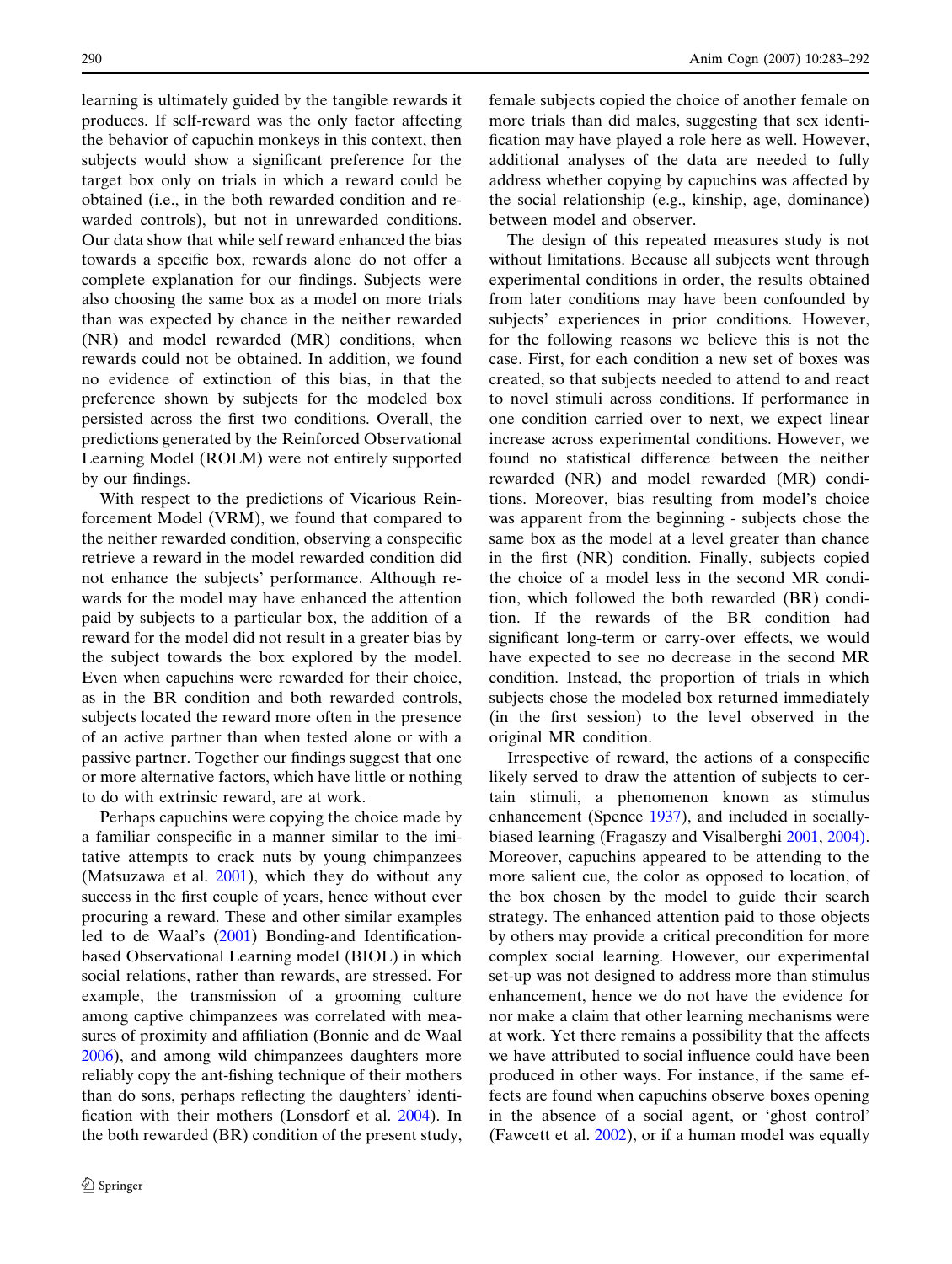<span id="page-8-0"></span>influential, then the affects conspecifics have on another capuchin's behavior would be questioned. Although the present study did not test either of these possibilities, future work could be directed towards these alternative explanations.

In conclusion, capuchin monkeys do not need to be rewarded—and in fact do not even need to see any rewards—in order to be influenced by the foraging behavior of others. Their tendency to copy others thus seems independent of reward, even though our study also shows that when self-reward is added the bias to search where a model had searched turns into a robust effect well beyond that shown without self-reward.

Acknowledgments This research was supported by grants from the National Science Foundation (NSF) to the senior author, an NSF graduate research fellowship to the first author, and by a grant from the National Center of Research Resources division of the National Institutes of Health to the Yerkes National Primate Research Center. We thank Jason Davis, Marietta Dindo, Jamie Cohen, Hanie Elfenbein, Colleen Gault, and David Sung for assistance with testing and data collection, Ryan Earley for statistical advice and Elena Cunningham, Charlie Janson and three anonymous reviewers for constructive comments on earlier versions of this manuscript. We are grateful to the animal care and veterinary staffs at the Yerkes National Primate Center for maintaining the health of our study subjects. The YNPC is fully accredited by the American Association for Accreditation of Laboratory Animal Care.

#### References

- Adams-Curtis L, Fragaszy DM (1995) Influence of a skilled model on the behavior of conspecific observers in tufted capuchin monkeys (Cebus apella). Am J Primatol 37:65–71
- Akins CK, Zentall TR (1998) Imitation in Japanese quail: the role of reinforcement of demonstrator responding. Psychon B Rev 5:694–697
- Bandura A (1977) Social learning theory. Prentice-Hall Inc., Englewood Cliffs
- Bjorklund DF, Bering JM (2003) A note on the development of deferred imitation in encultured juvenile chimpanzees (Pan troglodytes). Dev Rev 223:389–412
- Bonnie KE, de Waal FBM (2006) Affiliation promotes transmission of a social custom: handclasp grooming among captive chimpanzees. Primates 47:27–34
- Brosnan SF, de Waal FBM (2003) Monkeys reject unequal pay. Nature 425:297–299
- Brosnan SF, de Waal FBM (2004) Socially learned preferences for differentially rewarded tokens in the brown capuchin monkey, Cebus apella. J Comp Psychol 118:133–139
- Caldwell CA, Whiten A (2002) Evolutionary perspectives on imitation: is a comparative psychology of social learning possible? Anim Cogn 5:193–208
- Coussi-Korbel S, Fragaszy DM (1995) On the relation between social dynamics and social learning. Anim Behav 50:1441– 1453
- Cunningham E, Janson C (2007) A socioecological perspective on primate cognition, past and present. Anim Cogn. doi:10.1007/s10071-007-0078-3
- Custance D, Whiten A, Fredman T (1999) Social learning of an artificial fruit task in capuchin monkeys (Cebus apella). J Comp Psychol 113:13–23
- Darby CL, Riopelle AJ (1959) Observational learning in the rhesus monkey. J Comp Physiol Psychol 52:94–98
- Fawcett TW, Skinner AMJ, Goldsmith AR (2002) A test of imitative learning in starlings using a two-action method with an enhanced ghost control. Anim Behav 64:547–556
- Fragaszy DM, Visalberghi E (2001) Recognising a swan: sociallybiased learning. Psychologia 44:82–98
- Fragaszy DM, Visalberghi E (2004) Socially biased learning in monkeys. Learn Behav 32:24–35
- Galef BG (1992) The question of animal culture. Hum Nat 3:157–178
- Galef BG, Manzig LA, Field RM (1986) Imitation learning in budgerigars: Dawson and Foss (1965) revisited. Behav Process 13:191–202
- Heyes CM, Jaldow E, Dawson GR (1993) Observational extinction: observation of nonreinforced responding reduces resistance to extinction in rats. Anim Learn Behav 21:221–225
- Inoue-Nakamura N, Matsuzawa T (1997) Development of stone tool use by wild chimpanzees (Pan troglodytes). J Comp Psychol 111:159–173
- Janson CH, van Schaik CP (1993) Ecological risk aversion in juvenile primates: slow and steady wins the race. In: Pereira ME, Fairbanks LA (eds) Juvenile primates. Oxford University Press, New York, pp 57–74
- Lonsdorf EV, Eberly LE, Pusey AE (2004) Sex differences in learning in chimpanzees. Nature 428:715–716
- Matsuzawa T, Biro D, Humle T, Inoue-Nakamura N, Tonooka R, Yamakoshi G (2001) Emergence of culture in wild chimpanzees: education by master-apprenticeship. In: Matsuzawa T (ed) Primate origins of human cognition and behavior. Springer, Tokyo, pp 557–574
- Miklosi A (1999) The ethological analysis of imitation. Biol Rev 74:347–374
- Nagell K, Olguin RS, Tomasello M (1993) Process of social learning in the tool use of chimpanzees (Pan troglodytes) and human children (Homo sapiens). J Comp Psychol 107:174–186
- Nicol CJ (1995) The social transmission of information and behavior. Appl Anim Behav Sci 44:79–98
- Ottoni EB, Mannu M (2001) Semi-free ranging tufted capuchins (Cebus apella) spontaneously use tools to crack open nuts. Inter J Primatol 22:347–357
- Ottoni EB, de Resende BD, Izar P (2005) Watching the best nutcrackers: what capuchin monkeys (*Cebus apella*) know about others' tool-using skills. Anim Cogn 8:215–219
- Palameta B, Lefebvre L (1985) The social transmission of a foodfinding technique in pigeons: what is learned? Anim Behav 33:892–896
- Prescott MJ, Buchanan-Smith HM, Smith AC (2005) Social interaction with non-averse group-mates modifies a learned food aversion in single- and mixed-species groups of tamarins (Saguinus fuscicollis and S. Labiatus). Amer J Primatol 65:313–326
- van Schaik CP (2003) Local traditions in orangutans and chimpanzees: social learning and social tolerance. In: Fragaszy DM, Perry S (eds) The biology of traditions. Cambridge University Press, Cambridge, UK, pp 297–328
- van Schaik CP, Ancrenaz M, Borgen G, Galdikas BMF, Knott CD, Singleton I et al (2003) Orangutan cultures and the evolution of material cultures. Science 299:102–105
- Skinner BF (1950) Are theories of learning necessary? Psychol Rev 57:193–216